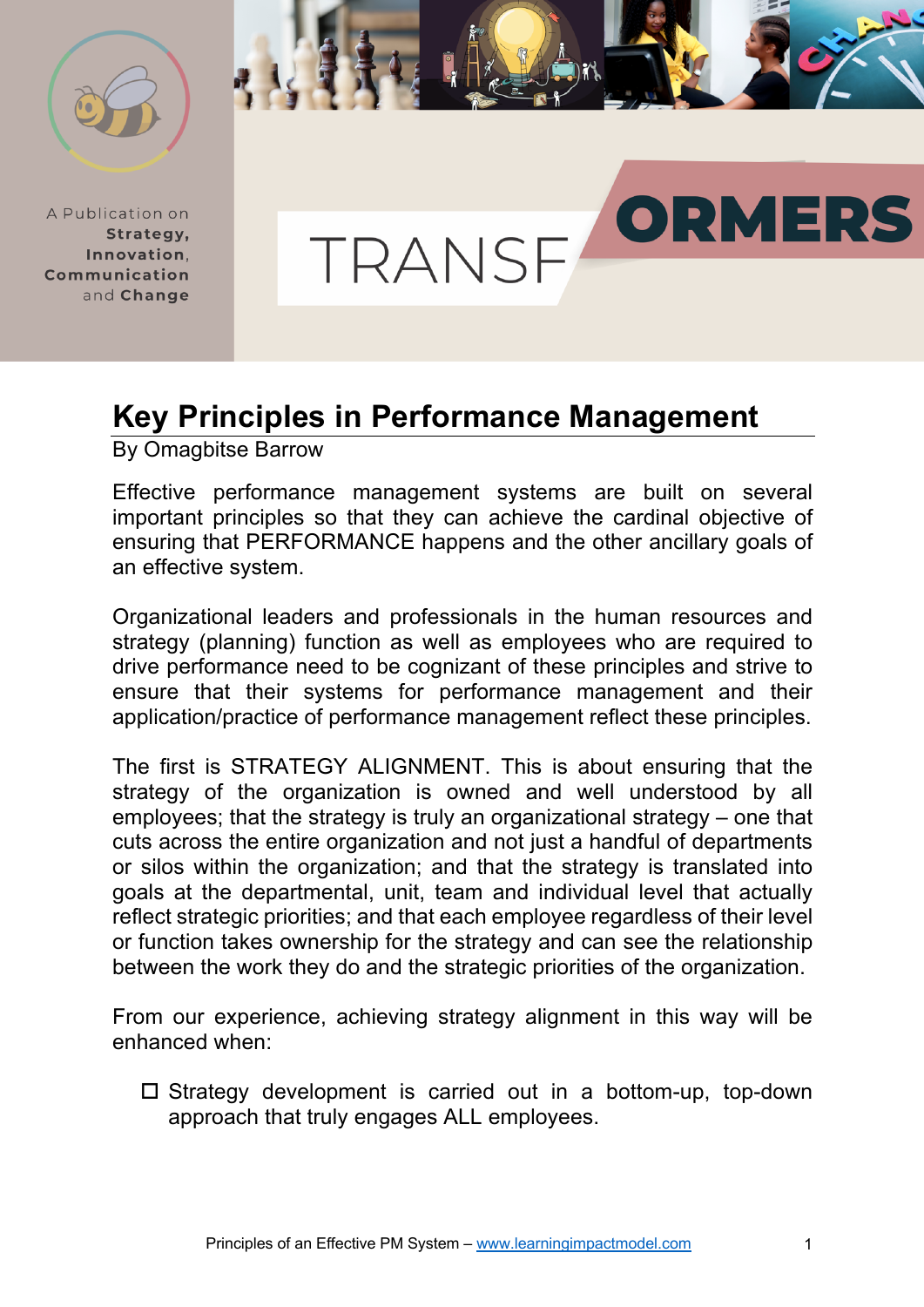- $\Box$  Strategy development is driven by thorough macro, industry and organizational analysis that identifies "pain points" and "sweet spots" as strategic themes.
- $\square$  The strategy plan is all encompassing and focuses on all perspectives of the balanced scorecard rather than just focusing on the financial/sales targets.
- $\Box$  The process of translating strategy to goals is effective and involves building the internal capabilities of line managers and employees to create strategy-aligned goals by themselves.
- $\Box$  Leadership capability is high, and a greater proportion of employees and managers are "A Players".

In addition to strategy alignment, effective PM systems can MEASURE WHAT MATTERS. Goal setting is at the heart of an effective PM system. Our experience shows that when organizations pay attention to developing goals at the organizational, department, unit and the individual level that are reflective of the broader strategic priorities and are S.M.A.R.T., they can drive performance in the right direction.

Most organizations unfortunately still have a legacy of performance management systems that are built upon subjective goal statements or goal statements that do not meet the high standards of being S.M.A.R.T., or even goal statements that are S.M.A.R.T., but still are not aligned with the real priorities of the organization.

For example, we have seen organizations where for some absurd reason, line managers, strategy (planning) and human resources professionals allow employees to set key performance indicators (KPIs) that do not reflect the strategy of the organization. So, they spend the whole year measuring and monitoring performance goals that are business as usual (BAU) rather than being strategic and do not reflect the most important priorities of the organization.

At the end of the year, performance appraisals are carried out, employees are scored high marks for achieving their BAU goals and at the end, the strategic priorities of the organization are still NOT achieved. Sometimes, the organizational leaders who are focused on these priorities observe this and then MODERATE the outcomes of the BAU appraisals resulting in lower performance ratings and rewards for employees. When this happens, the employees are disillusioned about the PM system, and it leads to less productivity in the long run. All of these could have been avoided if the organization ensured in the first place that they only MEASURE WHAT MATTERS.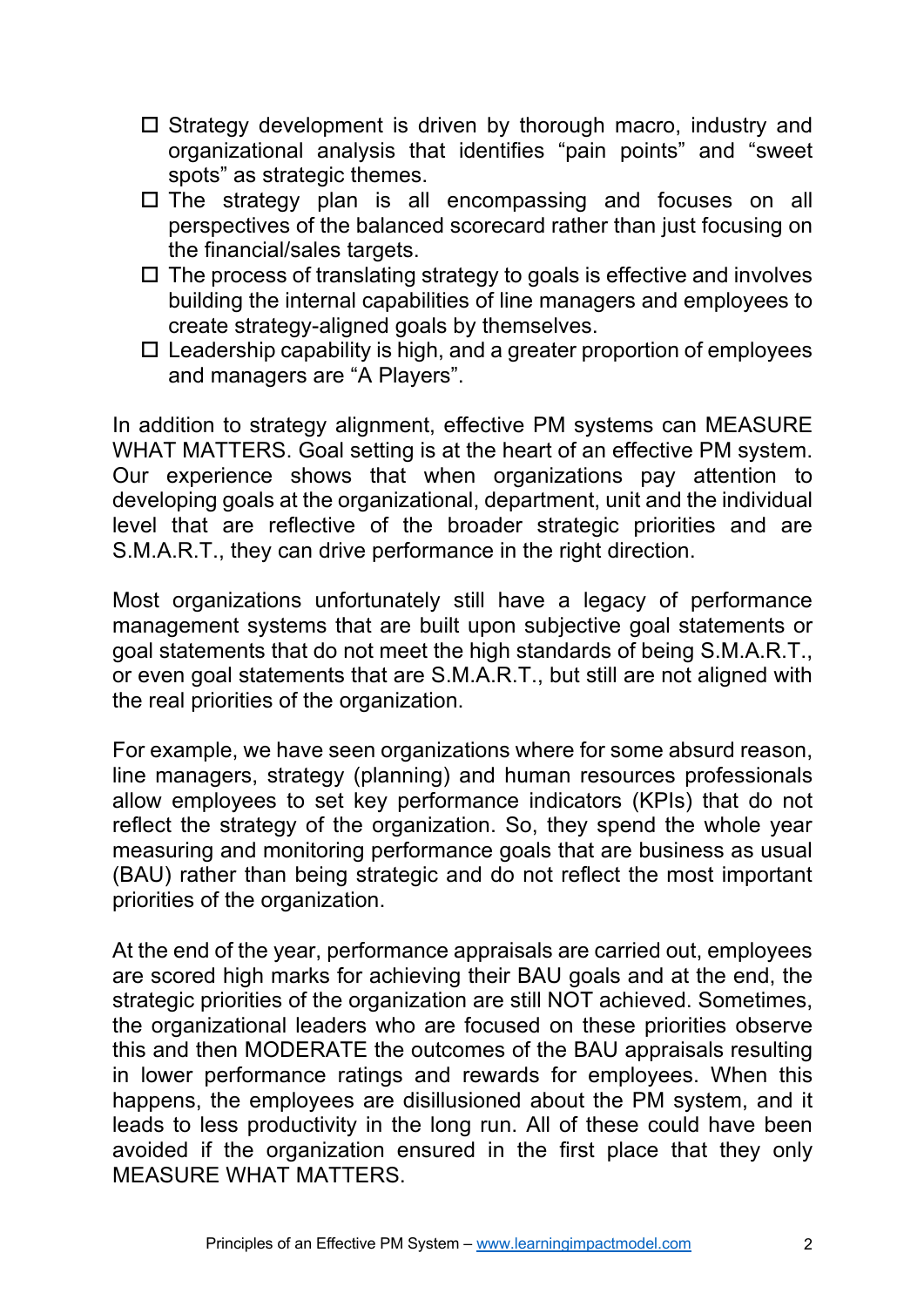Also related to measuring what matters is recognizing that you cannot measure everything, and you shouldn't. Organizations must build the capacity of their planning/strategy, HR professionals and Line Managers to prioritize goals that they measure. You cannot measure every activity that you are responsible for, so you cannot have an unlimited number of KPIs. Rather, you should focus on a handful of KPIs that really matter and measure them. This way you focus on measuring the goals that really matter.

Another important principle in effective performance management is creating an effective system for PERFORMANCE MONITORING, EVALUATION, AND IMPROVEMENT. The monitoring and evaluation focus in PM is three-fold. Firstly, you need to have a system for tracking, reporting, and evaluating performance on and on-going basis that allows employees and leaders to obtain performance information and use it to make decisions all year round.

Secondly, it is about putting in place systems and processes to improve performance based on the on-going results that have been reported; and thirdly, it is about evaluating the efficacy of the performance management system itself and the extent to which the system is being implemented

The fourth principle that we believe is essential for an effective PM system is CREATING A CULTURE OF PERFORMANCE. This is about employees across the organization recognizing the importance of an effective PM and taking ownership for driving the success of the PM. If employees own the PM system and implement it with the rigour and passion that it deserves, then the goal of the PM system – to achieve RESULTS will happen, and employees will now be able to benefit from these RESULTS.

I always tell the story of how I became very interested in performance management. Sometime in 2007, the company where I worked was transitioning from a behaviour-based PM system to a results-based one. I had been a highly rated employee under the old system and was worried that I may not be able to sustain my high ratings in the new system that focused on S.M.A.R.T KPIs as opposed to largely subjective measures like "Adaptability", "Innovation" and "Integrity" that we had been used to.

I took this "personally" as we say in Nigeria, dug into all the books, articles and trainings I could find about performance management and the balanced score card, and like they say – the rest is history. I soon became